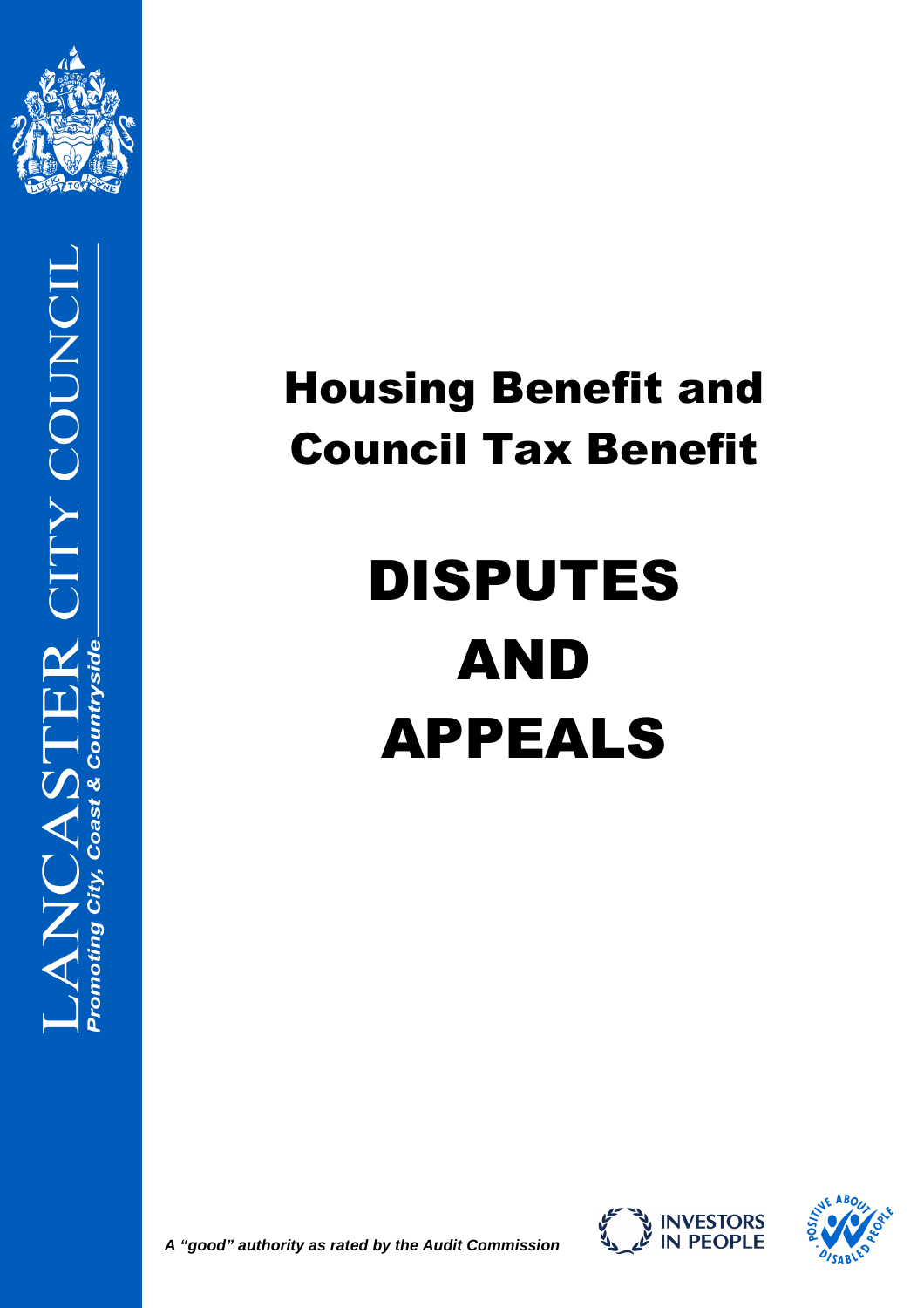#### **Index**

| <b>SUBJECT</b>                                     | <b>PAGE NUMBER</b> |
|----------------------------------------------------|--------------------|
| Introduction                                       | 2                  |
| Who can dispute a decision?                        | 3                  |
| Do you want an explanation of the decision?        | 3                  |
| Do you want us to look at the decision again?      | 4                  |
| Appealing against the decision                     | 4                  |
| <b>Appeal Tribunals</b>                            | 5                  |
| Late disputes                                      | 6                  |
| Decisions you cannot appeal against                |                    |
| What happens after the Appeal Tribunal's decision? |                    |
| Where to go for independent help and advice        |                    |
| <b>Contacting the Council</b>                      | 8                  |
| <b>Contacting the Tribunals Service</b>            | 8                  |

#### **Introduction**

Every time we make a decision that affects your Housing Benefit or Council Tax Benefit we will send you a decision letter. If you think any part of the decision is wrong you can dispute it in 3 ways:

- 1. Ask for an explanation of the decision this is known as a written statement of reasons.
- 2. Ask us to look at the decision again this is known as a reconsideration.
- 3. Appeal against the decision.

We recommend that if you do not understand our decision that you ask for an explanation.

If you think the information used to make our decision is wrong or you have additional information that we were not aware of, then you should ask us to look at the decision again.

If the information we have is correct and complete, but you think we have interpreted it incorrectly then you should appeal.

Full details of these 3 options are explained in this booklet.

You are only allowed a certain amount of time to dispute a decision and these time limits are explained in this booklet.

If you want to dispute our decision, a disputes or appeals form is enclosed with this booklet. You should answer all the questions, sign the form and hand it in at the Customer Services Centre at Lancaster or Morecambe Town Hall or post it to the Council. The address can be found at the back of this booklet.

#### **If you wish to dispute a decision, do not delay returning the disputes and appeals form to the Council.**

If there is no disputes or appeals form enclosed, you can obtain one by contacting the Benefits Team or calling into one of our Customer Services Centres. Contact details for the Benefits Team can be found at the end of this booklet.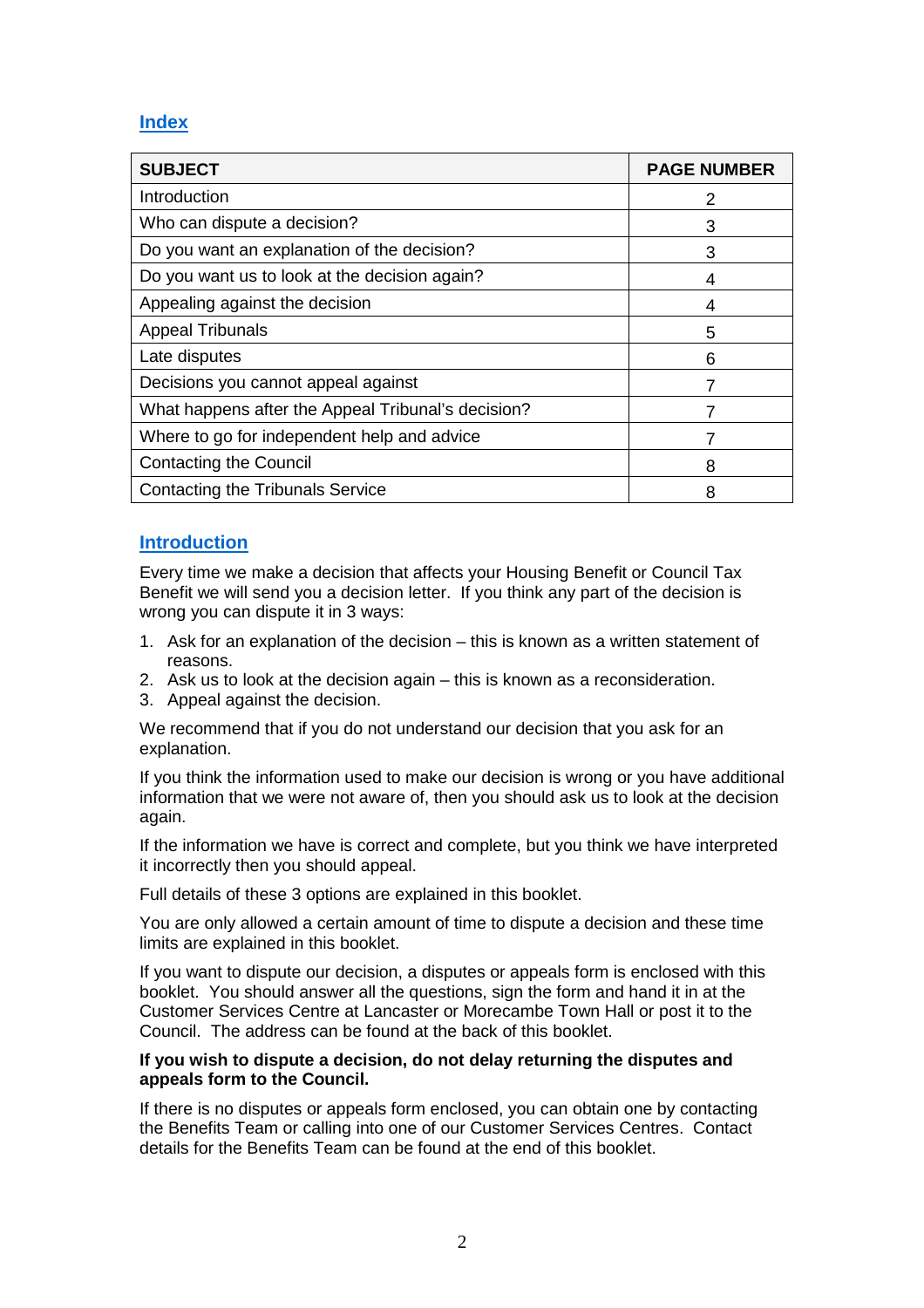#### **Who can dispute a decision?**

#### **The claimant**

The claimant can dispute most decisions that affect their Housing Benefit or Council Tax Benefit. There are certain decisions that a claimant cannot dispute and these are explained at page 7 of this booklet.

#### **The landlord or agent**

Landlords and agents cannot dispute most decisions made by the Council. They can only dispute decisions that directly affect them. These are:

- A decision about who the payments of Housing Benefit should go to
- A decision that an overpayment of Housing Benefit is recoverable
- A decision that the overpayment can be recovered from the landlord or agent

Any other decision made by the Council can only be disputed by the claimant or their appointee.

#### **Appointees**

If the Council have appointed you to act on behalf of another person you can dispute a decision in the same way as that person. This also applies if you:

- Have general power of attorney,
- Have power of attorney to deal with benefit matters or
- Are a deputy appointed by the Court of Protection with power to deal with benefit matters.

#### **Do you want an explanation of the decision?**

If you have received a letter about Housing Benefit or Council Tax Benefit and you think the decision is wrong, you can ask us to explain it. You can do this formally or informally.

You can request an explanation at any time but it is advisable to do it straightaway because you only have a certain amount of time to ask us to look at the decision again or to appeal.

#### **Informally**

You can either telephone the Benefits Team or call into our Customer Service Centres at Lancaster and Morecambe Town Halls. This can be done at any time and you will be given a verbal explanation of our decision.

If you are not satisfied with the explanation you can ask us to look at the decision again or appeal as long as this is done **within one month** of the date on the original decision letter.

#### **Formally**

A formal request for an explanation must be made in writing. The easiest way to do this is to complete the enclosed disputes and appeals form and tick the box asking for a written explanation of the decision.

We will send you a written statement of reasons explaining our decision and we aim to do this within 14 days of receiving your request.

If you are not satisfied with the explanation you can ask us to look at the decision again or appeal. If you ask us to look at the decision again you have one month from the date of the original decision letter plus the time it takes us to deal with your written request for an explanation, to ask us to look at the decision again.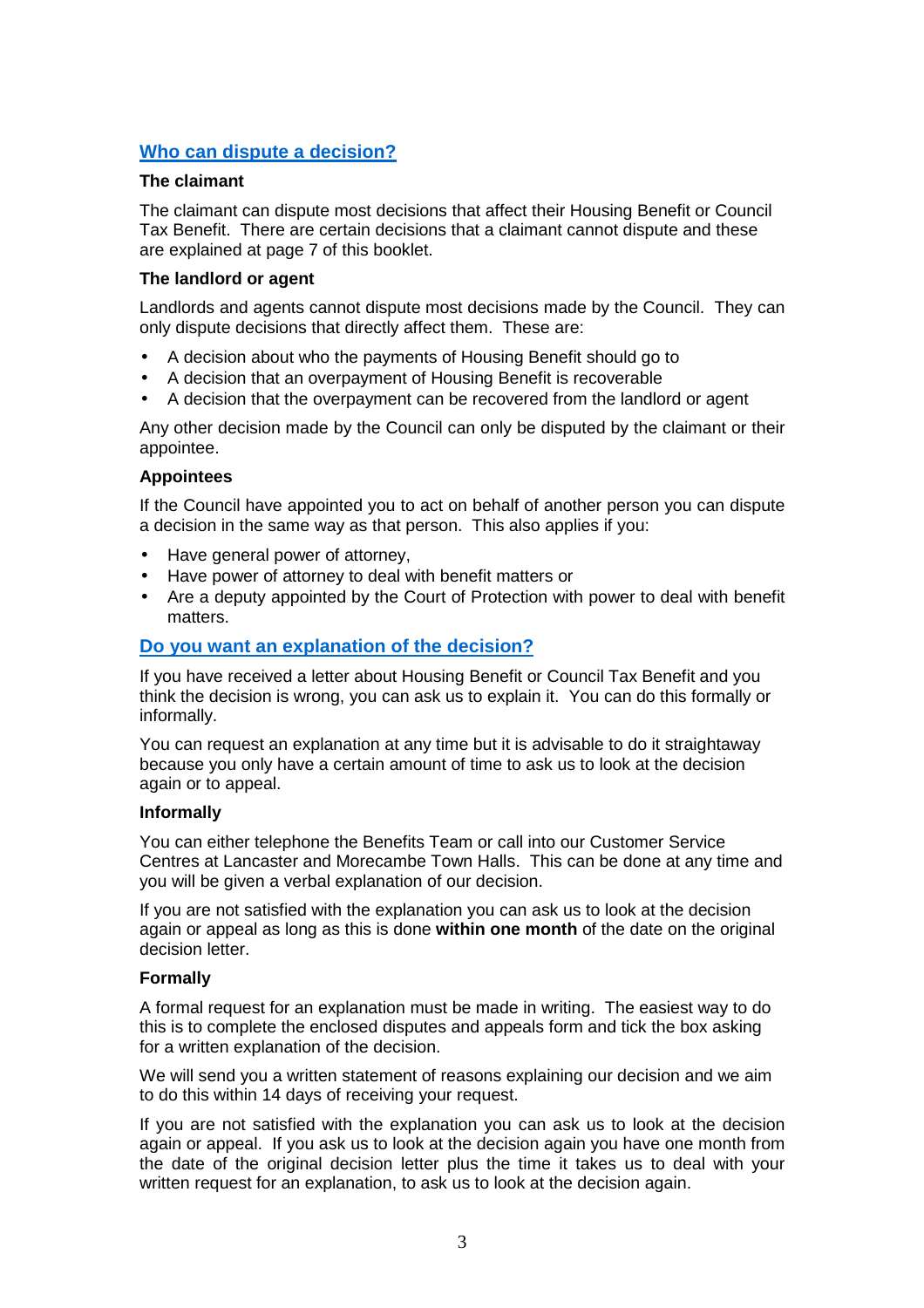If you wish to appeal against the decision, the time period allowed is the later of the following two options:

- One month after the date of the original decision letter plus 14 days
- The date of our written statement of reasons plus 14 days

#### **Do you want us to look at the decision again?**

If you want us to look at the decision again then you should write to us asking us to look at it again. This must be done **within one month** of the date on the decision letter. The easiest way to do this is to complete the enclosed disputes and appeals form and tick the box indicating you want us to look at the decision again.

If you have written to us for an explanation of the decision, you will have one month from the date of the decision letter plus the time it takes us to deal with your request for an explanation, to ask us to look at the decision again.

When you write to us, we will look again at our decision. The same person who made the original decision will not do this. Your claim will be checked thoroughly and any more information you have given in your letter will be taken into account.

We may then:

- Decide the decision was correct and not change it **or**
- Change the decision to your advantage which means you receive more benefit **or**
- Change the decision to your disadvantage, which means you will receive less benefit.

Whatever the outcome, we will write to you and let you know what we have decided and why we have reached that decision. We aim to do this within 28 days of your request.

If you ask us to look at the decision again and it is not changed in your favour, you can then appeal. You must appeal **within one month** of our letter.

#### **Appealing against the decision**

If you wish to appeal, your appeal must be received in writing:

- Within one month of the original decision letter or
- If you have written to us for an explanation of our decision, then you will have at least 14 days from the date we send you a written statement of reasons or
- If you have previously asked us to look at our decision again, then you will have one month from the date of our reply

You must state what decision you are appealing against, give reasons why you think that decision is wrong and sign the appeal. The easiest way to do this is to complete the enclosed disputes and appeals form and tick the box indicating you want to make an appeal to the Tribunals Service.

We will look at the decision again if we have not already done so. If we decide to change the decision to your advantage, we will send you a new decision and your appeal will lapse. You have the right to appeal further against the new decision.

If the decision is changed to your disadvantage, we will send you a new decision and give you one month to comment on the new decision. We may contact you to see if you want your appeal to go to the independent Tribunals Service straightaway rather than waiting one month.

Unless we have changed our decision to your advantage, your appeal will be referred to the independent Tribunals Service. We will prepare a response to your appeal which will include: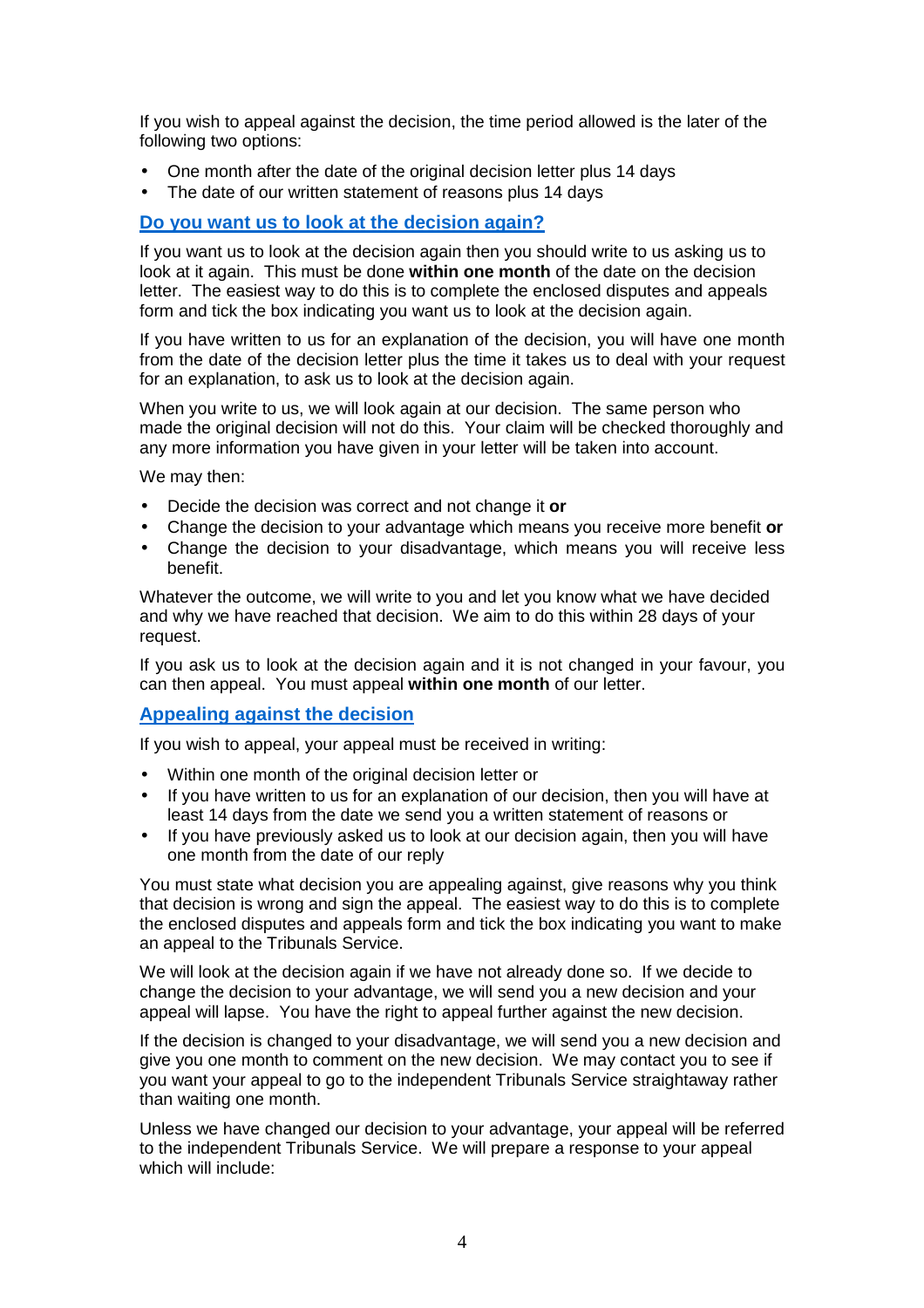- Our decision
- Your appeal
- An detailed explanation of the of the facts and law used to make the decision
- A copy of all the relevant papers we hold

A copy of the response will be sent to the Tribunals Service, you and any representative you have told us about. We aim to do this within 4 weeks of receiving your appeal.

You should read the response very carefully and if you do not understand something you should contact us or an independent advice centre.

The Tribunals Service will send you a form when they receive their copy of the response. This form will ask various questions about your appeal, for example:

- Whether you want to continue with your appeal
- Whether you want to submit further evidence
- Whether you have any special needs such as an interpreter
- Whether you want to attend a Tribunal or whether you want a Tribunal Judge to make a decision based on the papers the Tribunals Service have received
- Details of any representative

You must send this form back to the Tribunals Service within 14 days. If you do not return this form your appeal may be struck out and no further action taken.

#### **Appeal Tribunals**

Tribunals are usually made up of a Judge who is completely independent of the Council. They are an expert on Housing Benefit and Council Tax Benefit. You can opt to have your appeal dealt with at an oral hearing or just have a paper hearing.

#### **Oral hearing**

This is an Appeal Tribunal you attend. At an oral hearing you will be able to deal with any questions or issues that arise. People who attend Tribunals often do better than those who do not.

If you choose an oral hearing the Tribunals Service will write and tell you when the Appeal Tribunal will be. As well as you, the other people who attend a Tribunal are:

- The Tribunal Judge
- The Tribunal clerk
- The Council's presenting officer
- Any representative you have this may be somebody from the advice agencies, a relative or a friend
- Any witnesses you or the Council want to call

It is a public hearing but it is unlikely anyone else will attend.

Even though Tribunals are courts of law they are held as informally as possible with all parties sat around a table. The usual procedure is that the Council's presenting officer is asked to present the Council's case. The Judge, you and your representative then have an opportunity to put questions to the presenting officer.

You or your representative will then be asked to present your case and the Judge and the presenting officer will then have an opportunity to put questions to you. The Judge will then give the presenting officer, followed by you or your representative, a chance to summarise their positions.

The Judge asks all parties to leave the room for a short period of time while they make their decision. The parties are then called back into the room and given a short written decision.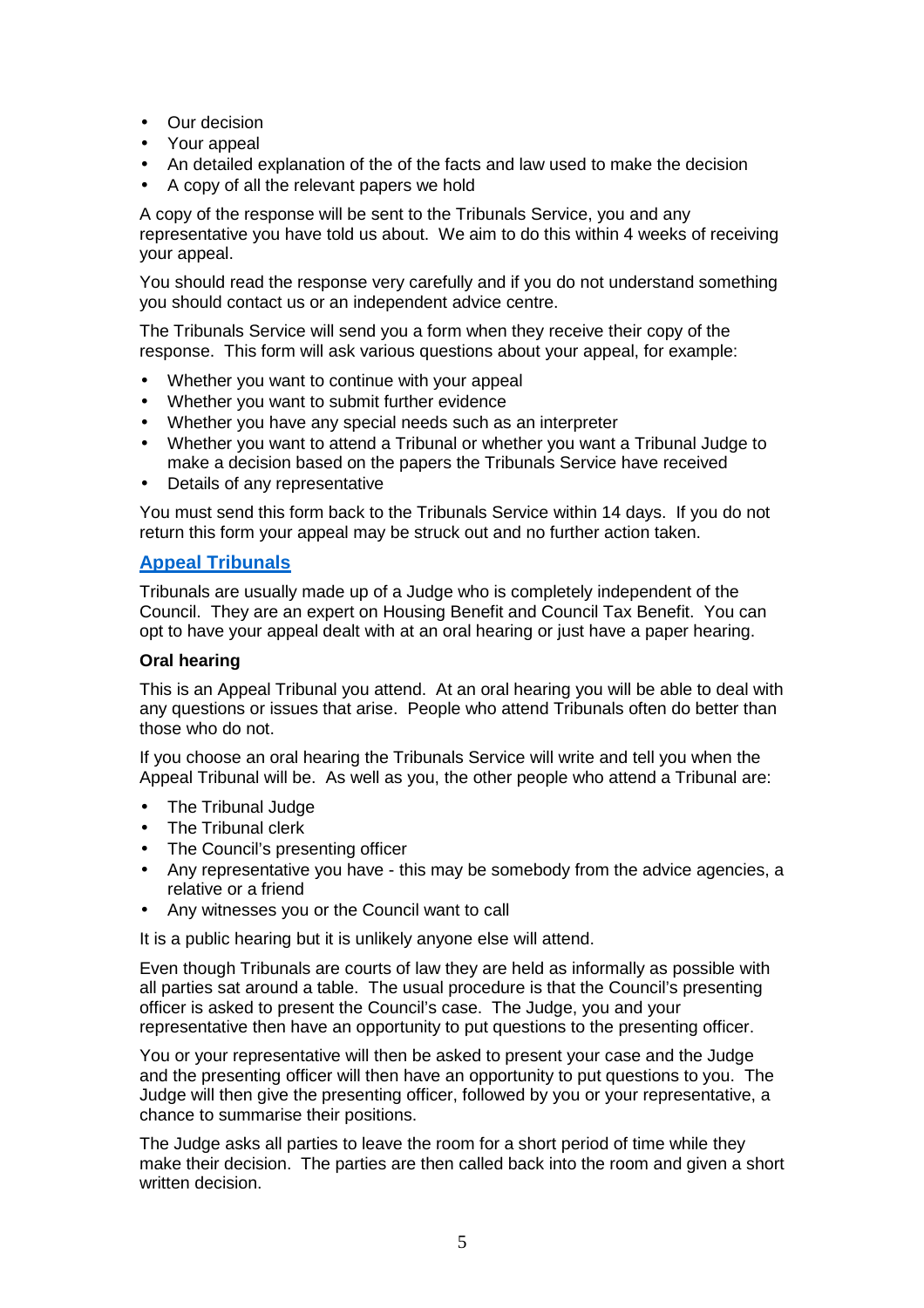Oral hearings are heard at the Town Hall in Lancaster but are completely independent of the Council. If you do not live in the local area you can ask the Tribunals Service to hold the hearing at the venue which is nearest to where you live.

If you choose an oral hearing but find you cannot go, you should let the Tribunals Service know straightaway. You must have a good reason why you cannot go, such as illness. You may be able to arrange another date. If you do not let the Tribunals Service know you cannot go to the hearing, the Tribunal will probably hear your appeal without you.

The Tribunals Service may pay some of your expenses for going to the Appeal Tribunal such as travel costs. If you want more information about expenses contact the Tribunals Service office in Liverpool. Their contact details are given at the end of this booklet.

#### **Paper hearing**

This is an Appeal Tribunal where a decision is made by the Tribunal Judge with nobody else present. The decision will be based on the papers sent to the Tribunals Service by you, your representative and the Council. A copy of the Judge's decision will be sent to you and the Council.

You must send the Tribunals Service everything you think is relevant to your appeal so the Judge can make their decision on the full facts. Do not delay sending information as you will not be told the date of a paper hearing.

If you opt for a paper hearing but the Council opt for an oral hearing then the Tribunal will usually hold an oral hearing. You will be notified of the date and a decision will be made whether or not you attend the hearing.

If you choose a paper hearing but change your mind, you can choose to have an oral hearing. Write to the Tribunals Service straightaway if you change your mind.

#### **Late disputes**

As explained above, you generally only have one month from the date on the original decision letter to dispute a decision. We may extend the time allowed to appeal if there were special circumstances that meant you could not contact us within one month.

If you are outside the one month you must explain what special circumstances stopped you disputing the decision within one month. If we accept your reasons then your dispute will be looked at.

If it takes you more than one month to ask us to look at a decision again and we do not accept your reasons then the decision will not be looked at again. Your only option is to make a late appeal.

If you appeal late and we do not accept your reasons your late appeal will be forwarded to the Tribunals Service. A Tribunal Judge will look at your reasons and whether there is a reasonable chance that your appeal would be successful.

If they accept your reasons, or consider there is a reasonable chance your appeal would be successful, they will tell us to prepare a response to your appeal and arrange an Appeal Tribunal.

A late dispute cannot be accepted if we receive it more than **13 months** after the date on the original decision letter.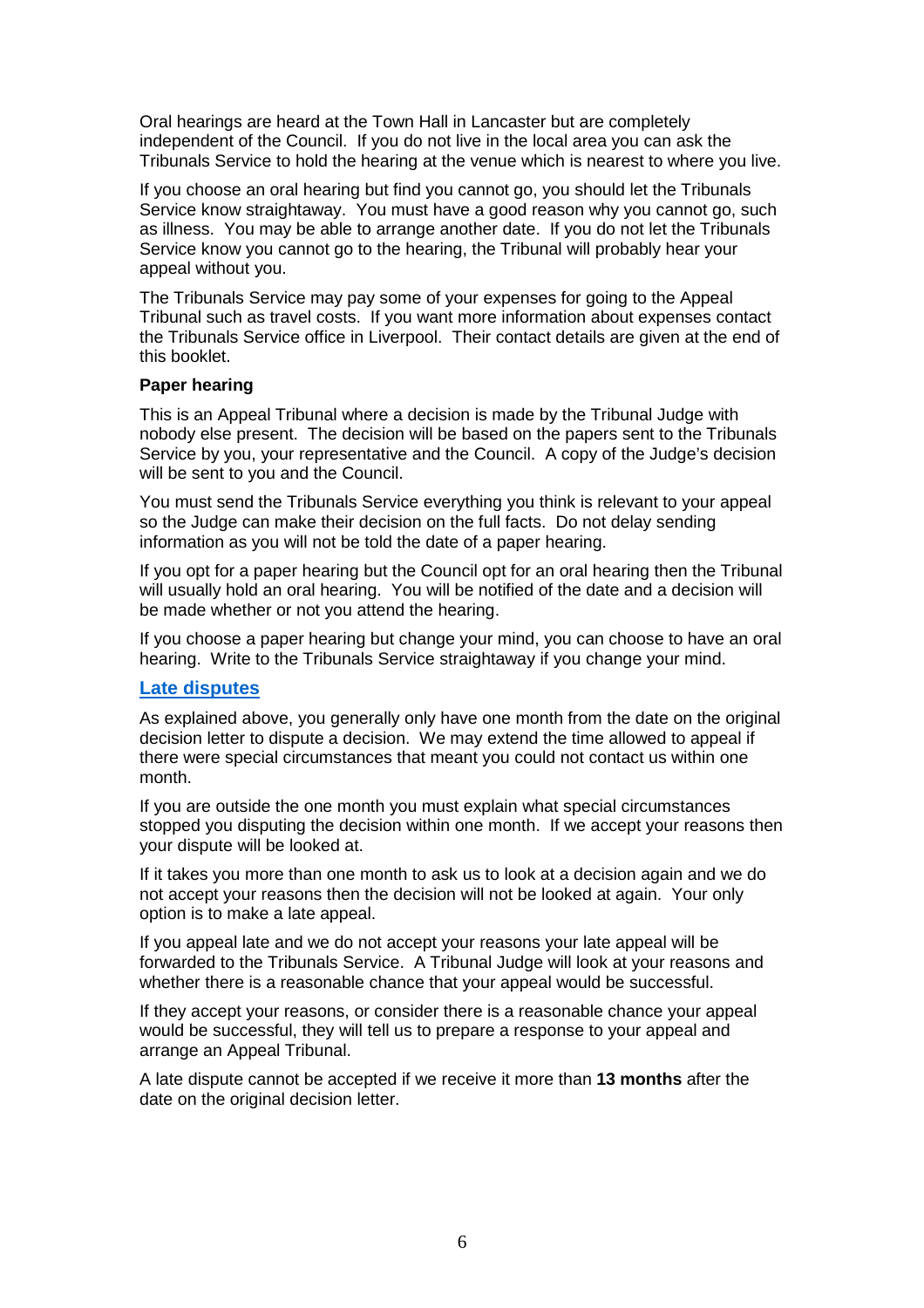#### **Decisions you cannot appeal against**

The law does not allow you to appeal against certain decisions. These include:

- The Rent Service's valuation of your accommodation or the amount of a Local Housing Allowance. You can appeal if you think we are using the wrong Local Housing Allowance.
- The personal allowances and premiums set by central government every April.
- A decision to recover an overpayment from you, when the law allows us to recover it from either the claimant or the landlord. You can appeal if you think the overpayment is not recoverable because we made a mistake or against our decision that an overpayment can be recovered from you.
- A decision to suspend your benefit.

If you appeal against one of these decisions we will still send your appeal to the Tribunals Service. A Judge will look at it and if he agrees the law does not allow you to appeal he will strike your appeal out. He will also strike out appeals that have no reasonable chance of success.

#### **What happens after the Appeal Tribunal's decision?**

If your appeal is successful, we will usually put our decision right within 7 days of the Tribunal's decision. We may not put it right if we consider the Tribunal has made an error of law and we decide to appeal to the Upper Tribunal.

If your appeal is unsuccessful you may be able to appeal further to the Upper Tribunal. You should contact the Tribunals Service if you wish to appeal further.

If you want a full explanation of the Appeal Tribunal's decision you should write to them asking for a statement of reasons.

#### **Where to go for independent help and advice**

#### **Advice agencies**

Citizens Advice Bureau and Welfare Rights Service can represent you and help you understand the reasons for our decisions about Housing Benefit and Council Tax Benefit. They can also help you to fill in forms or to write a letter. They will sometimes go with you to the Tribunal that hears your appeal. It will help them if you show them any letters you have about the decision that you think is wrong.

The contact details for the advice agencies are given in the table below.

| <b>Advice</b>         | <b>Address</b>     | Tel. no. | <b>Email address</b>             |
|-----------------------|--------------------|----------|----------------------------------|
| agency                |                    |          |                                  |
| Citizens Advice       | 87 King Street     | 0844     | enquiries@lancastercab.org       |
| Bureau -              | Lancaster          | 599 4193 |                                  |
| Lancaster             | LA1 1RH            |          |                                  |
| Citizens Advice       | Oban House         | 0844     | post@mcbecab.ndirect.co.uk       |
| Bureau -              | 87/89 Queen St.    | 499 4197 |                                  |
| Morecambe             | Morecambe          |          |                                  |
|                       | LA4 5EN            |          |                                  |
| <b>Welfare Rights</b> | <b>White Cross</b> | (01524)  | lancaster@lancswelfarerights.com |
| Service               | South Road         | 37200    |                                  |
|                       | Lancaster          |          |                                  |
|                       | LA1 4XQ            |          |                                  |